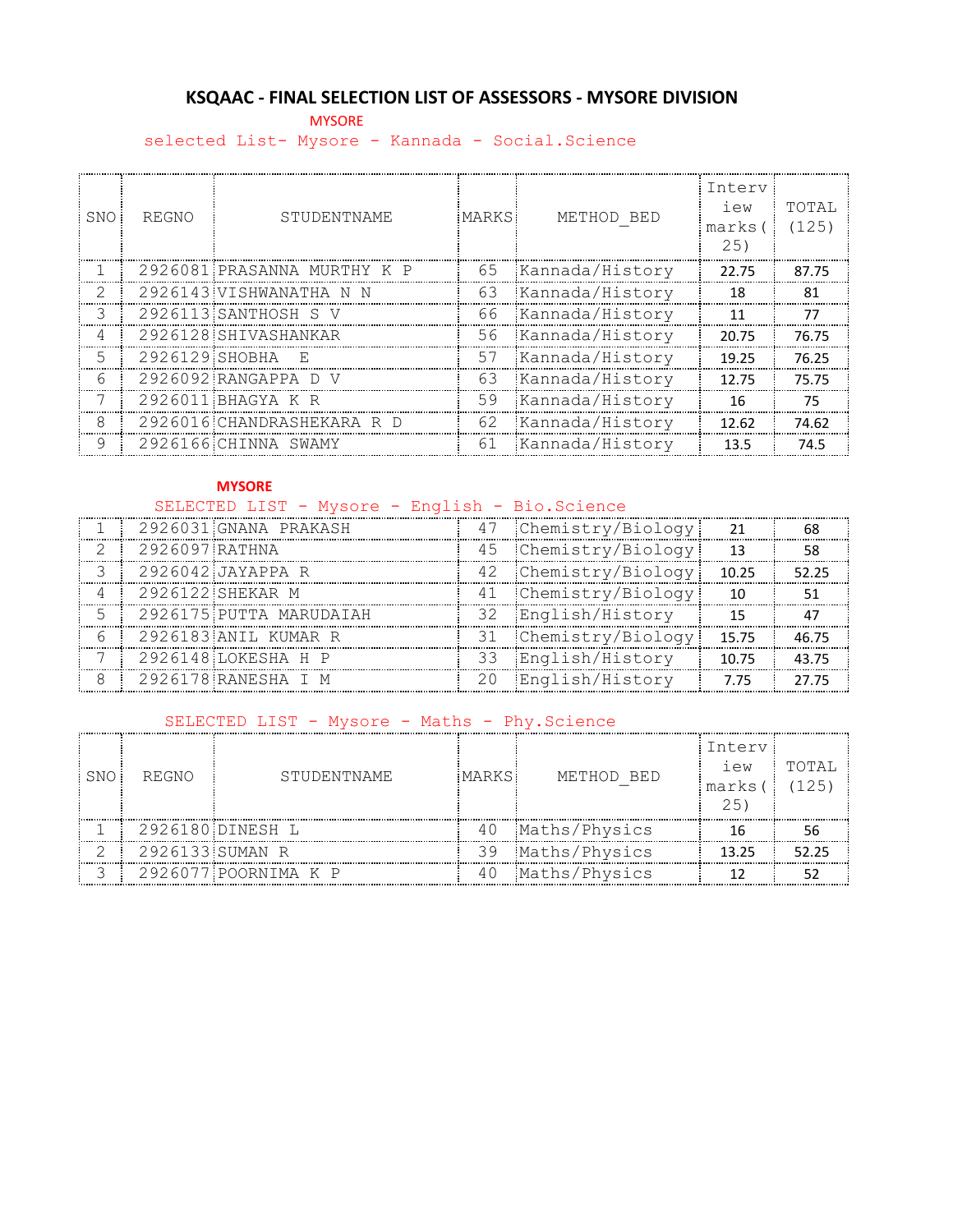#### **MANDYA** selected List - MANDYA - Kannada - Social.Science

| SNO. | REG NO          | STUDENT NAME                 | <b>MARKS</b><br>(100) | METHOD BED         | Interv<br>iew<br>marks (<br>25) | TOTAI,<br>(125) |
|------|-----------------|------------------------------|-----------------------|--------------------|---------------------------------|-----------------|
|      |                 | 2922140 REKHA M.N            |                       | 64 Kannada/History | 15                              | 79              |
|      | 2922120 Shwetha | -S                           | 62                    | Kannada/History    | 16.5                            | 78.5            |
|      |                 | 2922090 SIDDARAJU M          | 63                    | Kannada/History    | 14                              | 77              |
| 4    |                 | 2922011 BASAVARAJA CHARI G N | 62                    | Kannada/History    | 14                              | 76              |
| 5    | 2922004 ANITHA  | S.<br>M                      | 58                    | Kannada/History    | 17                              | 75              |
| 6    |                 | 2922089 SIDDARAJU H C        | 58                    | Kannada/History    | 16                              | 74              |
|      |                 | 2922017 CHETHAN KUMAR K N    | 63                    | Kannada/History    | 10.25                           | 73 25           |
| 8    |                 | 2922095 SUNIL KUMAR B S      | 58                    | Kannada/History    | 15                              |                 |

# selected List - MANDYA- English - Bio.Science

| 2922050 N SHAILAJAKSHI |    | 59 Chemistry/Biology! | 19    |       |
|------------------------|----|-----------------------|-------|-------|
| 2922107 Anand N.K      |    | 50 Chemistry/Biology! | 20    |       |
| 2922104 YESHAWANTH C M | 47 | English/Biology       |       |       |
| 2922108 Sridhara B.M   |    | 51 English/Biology    | 11.87 | 62.87 |
| 2922096 SURESHA MJ     |    | 52 English/Biology    | 10.5  |       |
| 2922072 ROOPA K N      |    | 48 Chemistry/Biology  | 13.75 | 61 75 |
| 2922131 Kumar H.J      |    | 44 English/Biology    |       |       |
| 2922002 ANIL KUMAR M S |    | 48 English/Biology    |       |       |

# selected List - MANDYA- Maths - Phy. Science

| 2922106 YOGESHA S           |    | 46 Maths/Physics |  |
|-----------------------------|----|------------------|--|
| 2922063 PRADEEP KUMARA T.P. |    | 42 Maths/Physics |  |
| 2922088 SHWETHA K           | 40 | Maths/Physics    |  |
| 2922012 BHASKARA.T.R        |    | 40 Maths/Physics |  |
| 2922105 YOGANANDA A B       |    | 38 Maths/Physics |  |
| 2922092 SRINIVASA MURTHY D  |    | 34 Maths/Physics |  |
| 2922115 Pavithra            |    | 36 Maths/Physics |  |
| 2922022 GIRISHA D B         |    | 34 Maths/Physics |  |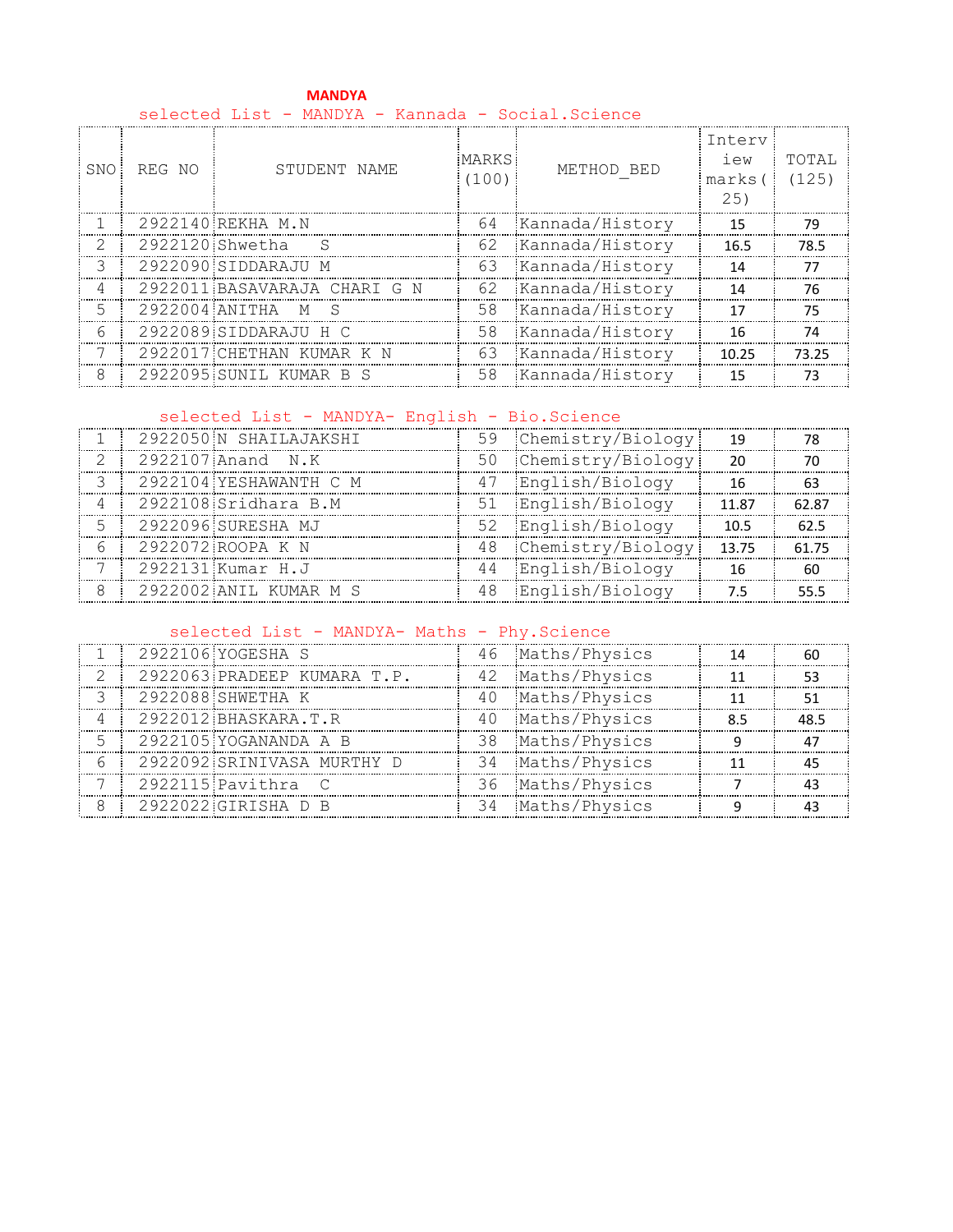|            | selected List - HASSAN - Kannada - Social.Science |                          |                |                    |                                  |                |  |  |  |
|------------|---------------------------------------------------|--------------------------|----------------|--------------------|----------------------------------|----------------|--|--|--|
| <b>SNO</b> | REG NO                                            | STUDENT NAME             | MARKS<br>(100) | METHOD BED         | Interv<br>i ew<br>marks (<br>25) | TOTAL<br>(125) |  |  |  |
|            |                                                   | 2923096 THOPEGOWDA       |                | 60 Kannada/History | 21.5                             | 81.5           |  |  |  |
| 2          |                                                   | 2923026 J.N.Ranganatha   | 59             | Kannada/History    | 19.25                            | 78.25          |  |  |  |
| 3          |                                                   | 2923137 SHANTHALA D.G    | 60             | Kannada/History    | 16                               | 76             |  |  |  |
| 4          |                                                   | 2923003 ANITHAKUMARI H A | 61             | Kannada/History    | 13.75                            | 74.75          |  |  |  |
| 5          |                                                   | 2923039 MADHU S S        | 57             | Kannada/History    | 16.25                            | 73.25          |  |  |  |
| 6          |                                                   | 2923112 Lokesh J.N       | 61             | Kannada/History    | 11.75                            | 72.75          |  |  |  |
|            |                                                   | 2923037 KUSUMA B M       | 56             | Kannada/History    | 16.25                            | 72.25          |  |  |  |
| 8          |                                                   | 2923015 CHANDRE GOWDA    | 54             | Kannada/HINDI      | 17.5                             | 71.5           |  |  |  |

# **HASSAN**

# selected List - HASSAN- English - Bio.Science

|  | 2923123 Praveen H.M       | 50 Chemistry/Biology |       |       |
|--|---------------------------|----------------------|-------|-------|
|  | 2923082 SHRIKANTH N       | 46 English/History   | 16.25 |       |
|  | 2923116 Madhu K.M         | 45 English/Biology   | 13.25 | 58.25 |
|  | 2923106 Tippu sulthan M.B | 32 Kannada/History   | 17.25 | 49.25 |
|  | 2923124 Javare gowda Y.K  | 32 Maths/Physics     |       |       |
|  | 2923105 Yatheesha M.S     | 31 Kannada/History   | 155   |       |

### selected List - HASSAN- Maths - Phy. Science

|  | 2923076 SHASHIDARA         |    | 46 Maths/Physics | 1 Q   |       |
|--|----------------------------|----|------------------|-------|-------|
|  | 2923085 SNEHA S B          |    | 37 Maths/Physics | 19.25 | 56.25 |
|  | 2923031 KARIBASAVARAJU A E |    | 39 Maths/Physics |       |       |
|  | 2923127 Devaraja M.J       |    | 40 Maths/Physics | 10.5  | 50 5  |
|  | 2923057 PRAVEENA L         |    | 38 Maths/Physics |       |       |
|  | 2923067 Roselin CC         |    | 30 Maths/Physics |       |       |
|  | 2923045 MANJUNATHA M N     | 37 | Maths/Physics    |       |       |
|  | 2923023 GURUVENDRA S M     |    | 36 Maths/Physics | 11 5  |       |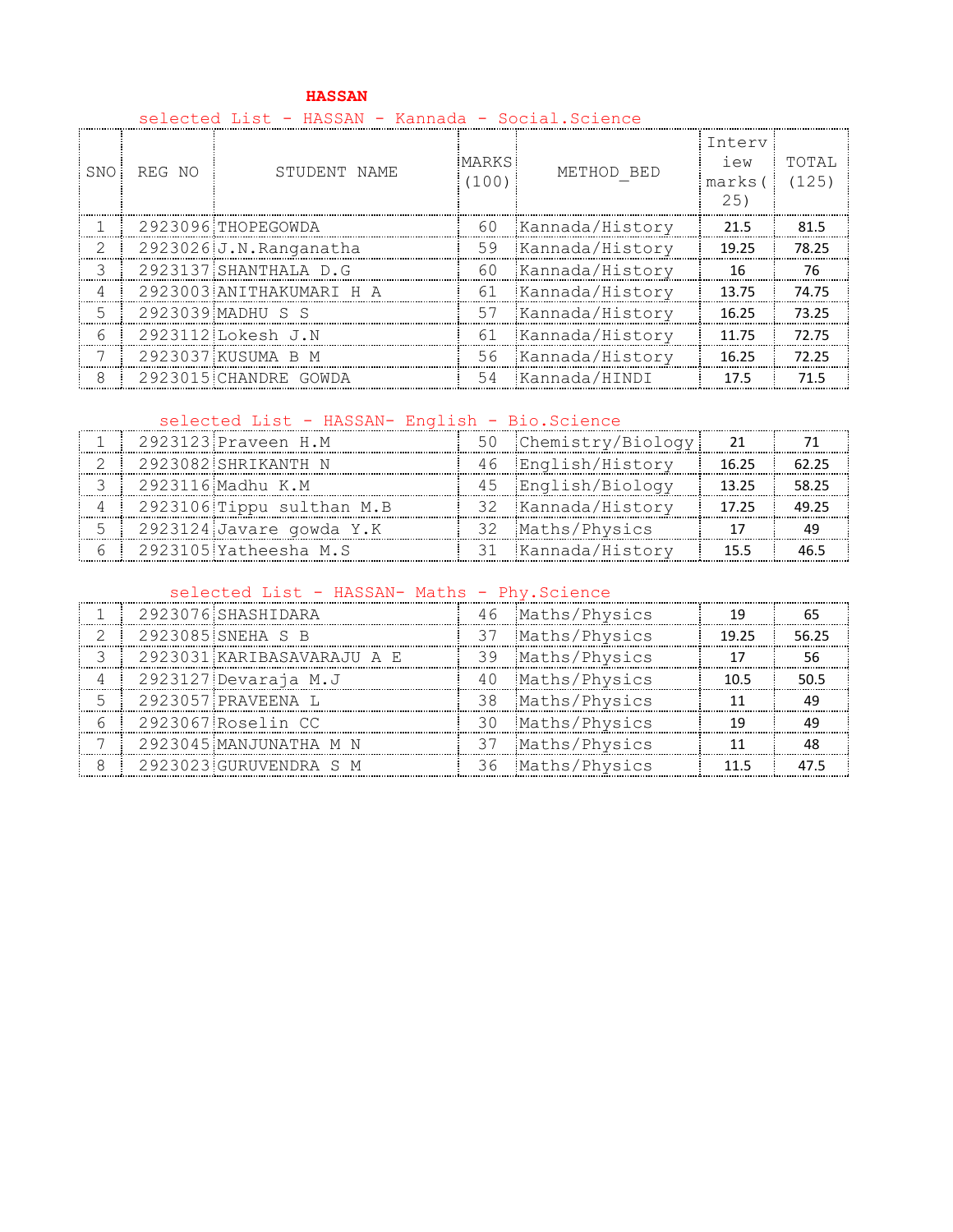#### CHAMARAJANAGAR selected List - CHAMRAJANAGAR - Kannada - Social.Science

| SNO | REG NO | STUDENT NAME        | MARKS.<br>100) | METHOD BED      | Interv<br>iew<br>marks (<br>2.51 | TOTAL<br>(125) |
|-----|--------|---------------------|----------------|-----------------|----------------------------------|----------------|
|     |        | 2927055 NAGENDRA M  | 69             | Kannada/History |                                  |                |
|     |        | 2927142 LALITHA M K | 69             | Kannada/History |                                  |                |
|     |        | 2927149 RANGASWAMY  | 67             | Kannada/History |                                  |                |
|     |        | 2927044 MAHESHA H P | 63             | Kannada/History |                                  |                |
|     |        | 2927159 DEVARAJU    | 60             | Kannada/History |                                  |                |

# selected List-CHAMARAJNAGAR - ENGLISH - BIO.Science

|  | 2927121 SRINIVASA S      |     | 41 English/Biology |       |       |
|--|--------------------------|-----|--------------------|-------|-------|
|  | 2927037 MAHADEVASWAMY CM |     | English/History    | 10.62 | 52.62 |
|  | 2927157 RENUKADEVI S     |     | 31 English/History |       |       |
|  | 2927011 CHITRASHEN       |     | 27 English/Biology | 12.75 |       |
|  | 2927147 RAVIKUMAR S      | -25 | Enalish/Historv: " |       |       |

### selected List - CHAMARAJNAGAR- Maths - Phy. Science

|                 | 2927017 GIREESHA M       | 43 Maths/Physics | 13.75 | 56.75 |
|-----------------|--------------------------|------------------|-------|-------|
|                 | 2927059 NAGESHA P        | 42 Others        |       |       |
|                 | 2927074.PARASHIVAMUTHY.N | :Others:         |       |       |
| 2927151 RAGHU G |                          | 35 Maths/Physics | 11 5  |       |
|                 | 2927010 CHITRASENA R     | Maths/Physics    | 825   |       |

# **CHIKKAMAGALORE**

# selected List - Mysore - Kannada - Social.Science

| SNO | REG NO | STUDENT NAME             | <b>MARKS</b><br>(100) | METHOD BED         | Interv<br>iew<br>marks (<br>25) | TOTAL<br>(125) |
|-----|--------|--------------------------|-----------------------|--------------------|---------------------------------|----------------|
|     |        | 2917092 SHIVAMURTHY M    |                       | 66 Kannada/History | 12.5                            | 78.5           |
|     |        | 2917073 PUNITH KUMAR D S | 63                    | Kannada/History    | 15.5                            | 78.5           |
| ्द  |        | 2917093 SHOBHA S K       | 64                    | Kannada/History    | 14                              | 78             |
| 4   |        | 2917123 Samatha H.L      | 58                    | Kannada/History    | 16.5                            | 74.5           |
| 5   |        | 2917028 KALLESHAPPA C N  | 59                    | Kannada/History    | 14.75                           | 73.75          |
| 6   |        | 2917129 Girisha .N       | 58                    | Kannada/History    | 14.75                           | 72.75          |
|     |        | 2917054 NAGARAJU P       | 59                    | Kannada/History    | 13.5                            | 72.5           |
| 8   |        | 2917115 YOGEESHWARA B N  | 59                    | Kannada/History    | 13                              |                |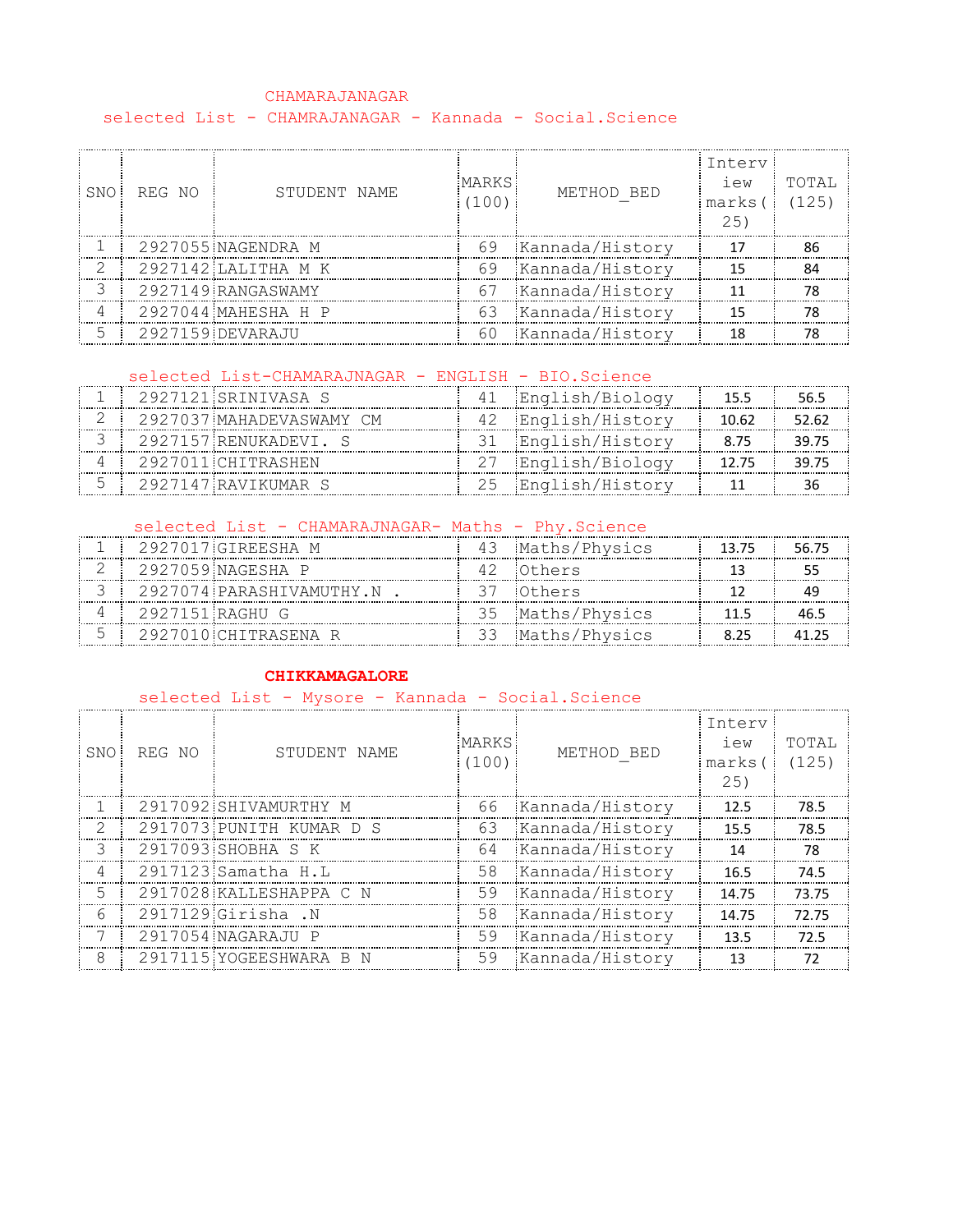#### selected List - CHIKKAMAGALORE- English - Bio.Science

| 2917046 MANAMOHANA B.L.    | English/History    |     |  |
|----------------------------|--------------------|-----|--|
| 2917057 NAVEEN S           | 36 English/Biology |     |  |
| 2917133 SHANKARAMURTHY     | 42 English/History |     |  |
| 2917125 Prashath Kumar S.A | 32 English/History |     |  |
| 2917035 KRISHNAMURTHY B N  | 34 English/History | 775 |  |

### selected List - CHIKKAMAGALORE- Maths - Phy. Science

| --------------- | 2917021 GNANESWARA V M                        |     | Maths/Physics |  |
|-----------------|-----------------------------------------------|-----|---------------|--|
|                 | 2917078 RAJII E H<br>------------------------ |     | Maths/Physics |  |
|                 | 2917074 РUTTAPPA К Р                          | 4 I | Maths/Physics |  |
|                 | 2917112 VINAYAKA K.S                          |     | Maths/Physics |  |

#### **KODAGU**

# selected List - kodagu - Kannada - Social.Science

| SNO - | REG NO | STUDENT NAME          | MARKS<br>100 | METHOD BED         | Interv<br>iew<br>marks(<br>25. | TOTAI<br>(125) |
|-------|--------|-----------------------|--------------|--------------------|--------------------------------|----------------|
|       |        | 2925013 DIVAKARA M.S  |              | 59 Kannada/History |                                |                |
|       |        | 2925002 ANILKUMAR B.S |              | 62 Kannada/History | 10 25                          | 72 25          |
|       |        | 2925011 SHEKARA K.S   |              | 58 Kannada/History | 13.25                          |                |

#### selected List - kodagu- English - Bio.Science

| ----------------<br>--<br>-- | ----------------------<br> |  | ---------------   |  |
|------------------------------|----------------------------|--|-------------------|--|
|                              |                            |  | ----------------- |  |